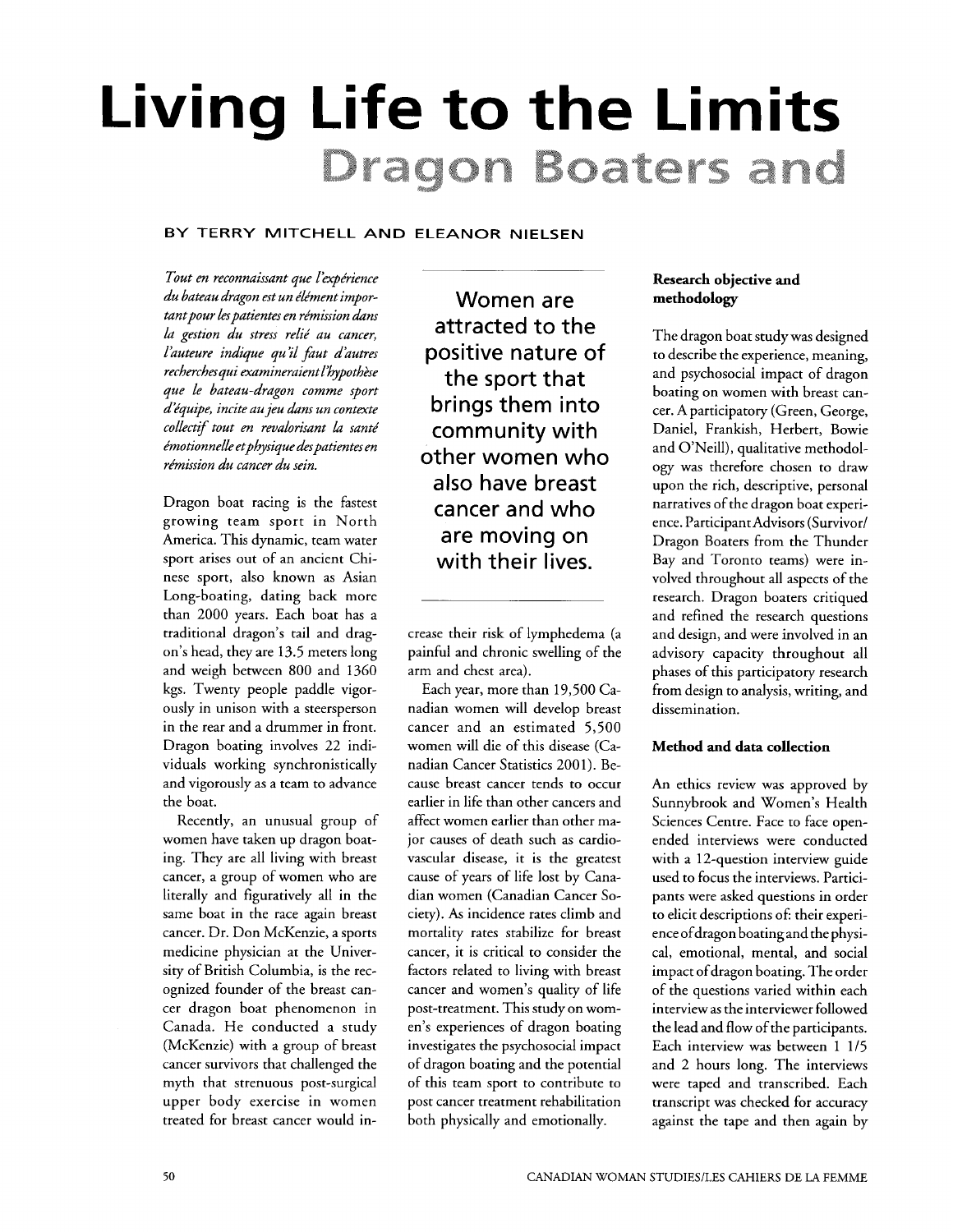## Breast Cancer



Second place winners, Women's Open, International World Championship Dragon Boat Races, Philadelphia 2001.

each participant who reviewed her own transcript offering edits to the interviewer.

Criterion and convenience sampling (Patton) were used in recruitment for the pilot interviews. Founders of each team were identified from the participating dragon boat teams. The founders then each selected two active team members under the age of *45* at diagnosis, an older member of each team then self-identified to be interviewed for a total of six pilot interviews, N=6. Participants range from *43-75* years in age and were diagnosed as recently as 1999 and as long ago as *1974.* On the whole the participant sample is somewhat homogenous; however, there is considerablevariance in racial/cultural backgrounds as well as in education, income, and relationship status as well as a geographical difference given the size of the sample.

The interview transcripts were entered into N Vivo, a computer software program for qualitative data analysis, to assist in data management. A Phenomenological-Hermeneutic approach informed by the methods of Grounded Theory was used in the analysis. Data was read line by line and open coded using the participants' own language. Thematic analysis within each transcript and across the six interviews was conducted in which experiences and perceptions, common throughout the interviews, were organized into themes and categories and then con-<br>ceptually mapped into a visual model. Participants' key quotes and the conceptual model were shared with the Advisory Group for critical review before the analysis was finalized.

An examination of the transcripts revealed nine main categories within the data that begin to describe and illuminate the experience, meaning, and psychosocial impact of dragon boating. The nine categories a) Hopeful Mission; b) Common Base; c) Paddling and the Environment; d) Camaraderie; e) Regaining Control; **f)** Embracing Life; g) Facing the Disease; h) Having Fun; and i) Being Focussed and Moving On are described and then illustrated with participant quotes.

#### **Hopeful mission**

Entering into the sport of dragon boating after a diagnosis of breast cancer represents the embodiment ofhope. Women are attracted to the positive nature of the sport that brings them into community with other women who also have breast cancer and who are visibly active, having fun, and moving on with their lives. Women who participate in dragon boating are placing themselves in a challenging athletic arena. The physical demands and the public nature of dragon boat racing inverts the perception ofselfand others that women, who have had a diagnosis of breast cancer, are deficient in some manner. Dragon boating dramatically refutes the myth that women who have surgical treatments for breast cancer cannot engage in strenuous upper body exercise and demonstrates women's determination, emotional and physical strength, and their power and ability to have fun following a diagnosis of breast cancer. The participants spoke of giving hope to their family members and to other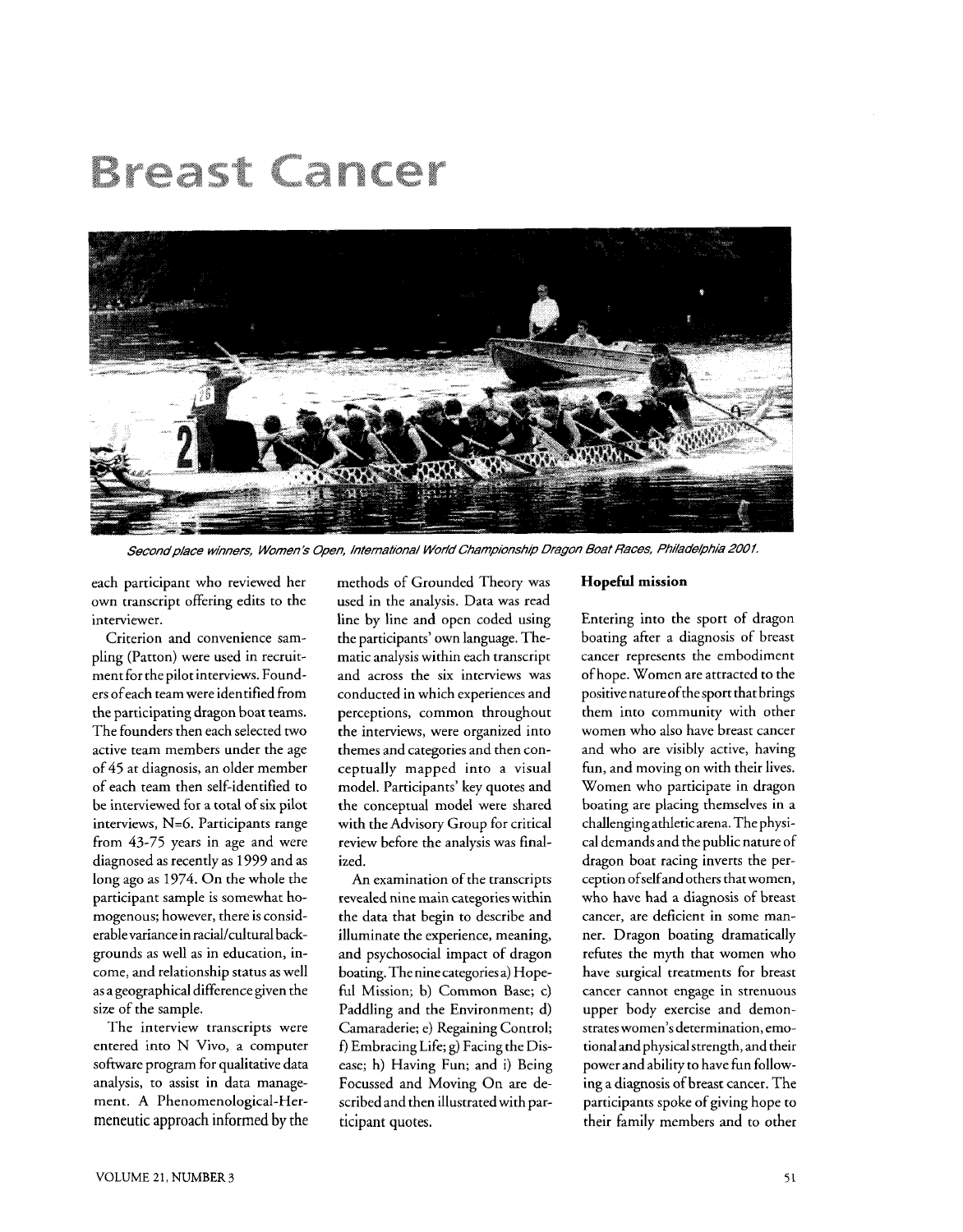

Photo: Gwen Stott

women who have been diagnosed with breast cancer and demonstrating to themselves and others "that there is life after breast cancer."

*I* feel *that hope is, that? what we're giving is hope to others. When you have walked a path and you can see the end of the tunnel, Ithink they ofien see where maybe iflworkatitandcontinue* . . *it as a team member that they do see that "Mygolly, I couldn t have done this lastyear, but look at me now!" They see their own selfmaturing in the progress fiom when they ire been diagnosed.* 

*A symbol of hope to those who need it* . . . *I think we 're a highly*   $visible$  symbol of successful breast *cancer treatments to a lot of people*  . . . *That is an enormous symbolof hope for people who are newly diagnosed..* . . *We 're a very, very, visible example of a group of*   $w$ omen who are doing something and having fun doing it and liv*ing life to the fullest.* 

*It? important for them to see us out there to see that there is a life afier breast cancer. When you 're in the midst ofthe treatments, you can hardly see ahead. You think you're going to die. It's really im-* *portant for other women on the shore or watching it at home on TV: I think we ire been an inspiration to lots.* 

The paddlers in one team extended their vision of hope to women in treatment by inscribing a paddle and placing it in the chemotherapy room in their regional cancer center.

#### **Finding a common bond**

Women found a place of connection with other women who were negotiating the enduring effects of a breast cancer diagnosis as well as surgery, chemotherapy, and/or radiation on their lives. Women speak of a silent bond, a comfort zone that comes from knowing that the other women "know." There was a common base for all of the team members, a sense of connectedness based on different yet shared experiences of the cancer journey and an increased ease with their physical changes or their temporary loss of hair in the company of other survivors.

It's being a part of a group ... *where they'd be accepted because we have this common bond. And a lot of women, afir being diagnosed... speaking for myself, we're*  $d$ *ifferent now. We're different* 

*fiom normal women now. In whatever way, and it? overcom*ing that.... Meeting the other *women, talkingabout, oh, it was our first day. How long ago were you diagnosed? How long has it been foryou. The whole building oJ sort offinding out about one another and knowing that we 're all, nopun intended, butwe'reall in the same boat. We ire all experienced something very similar.* 

#### **Paddling and the environment**

Dragon boating is a sport that requires ongoing commitment to a team, dedication, and year round training. It is asport in which women push themselves to their limits regardless ofwhether they are extremely athletic or whether they have never previously participated in a team sport. They find themselves training outdoors in extreme temperatures and paddling with a mental and physical intensity that they have never experienced in any other sport, or any other time of their lives.

Lake Ontario in April ... bun*dledfiom, you know, head to toe in rubber, [laughs] to try and keep the water out, you stillgot wet. It*  was freezing.

*Cold, wet, my butt is sore. Those hard little wooden seats, no padding on them andyou have to sit becauseyou 're leaningsofar ahead your sitting right on those bones afier an hour of practicing you can hardly walk.* 

There is also the description of the exhilaration of being in synch with 21 other women.

*It? an awesome feeling. You 're paddlingandyou know that everybody else is doing exactly the same asyou are. Andyou know* **if**  *you don tit i likepaddle cracking, it* **j** *water jying so it? a really exciting feeling knowing that you're altogether. And you holler*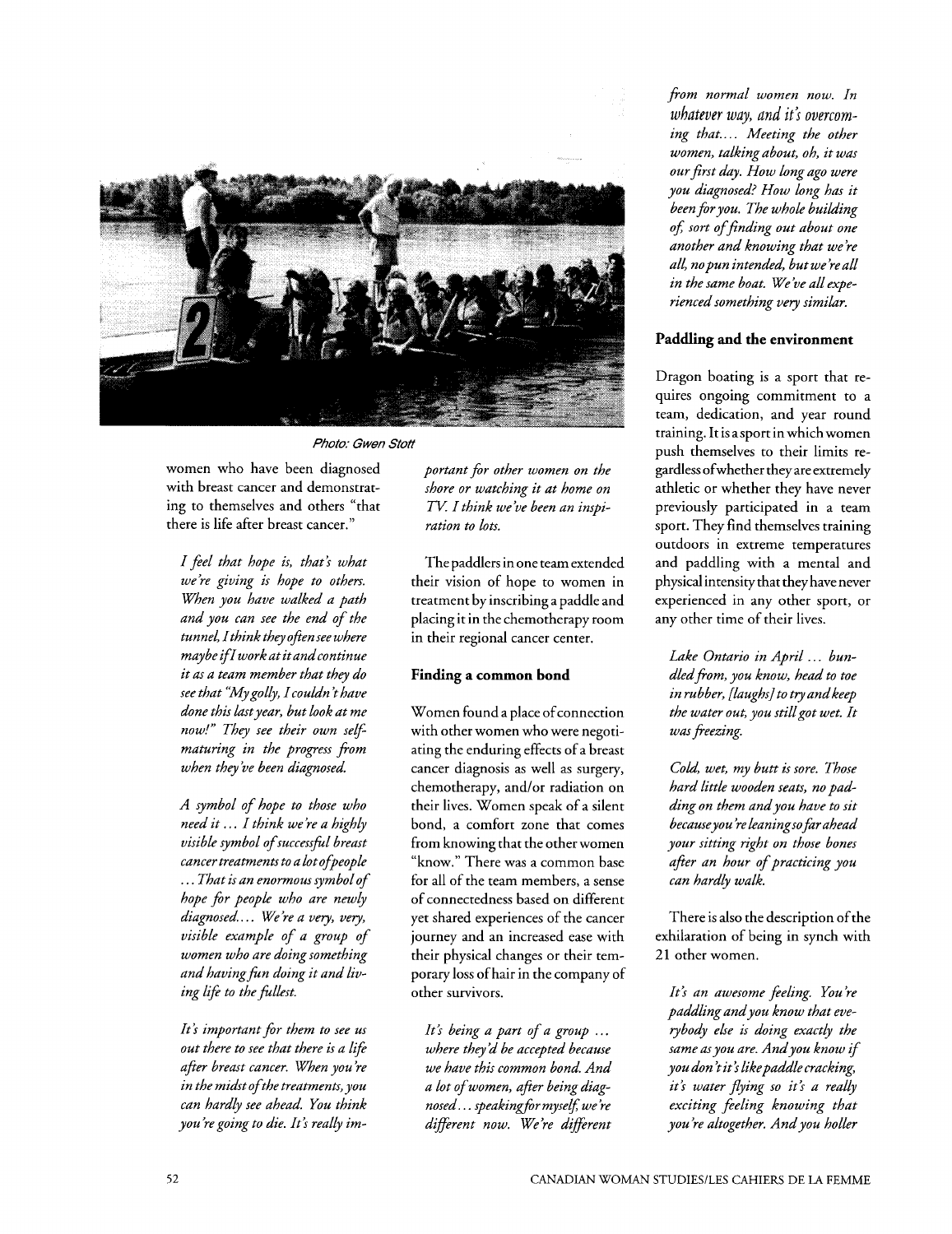*out, "Stroke, stroke, power, power" you're just hollowing out and it builds that real intense feeling that we're in this together and we'll work and win, we 're going to do our best.* 

*You can* 't *compare it to hockey, you cant compare it to baseball, exceptfor the fact that there is the overall team commitment. If you 're looking at the team aspect of it. But the actualparticipating in the activity, you 're alldoing the*  same- it's like a machine. I al*ways think of that big engine, what is it, the big wheel on the train, you know how itgoesaround together? And that's how we're*  $p$ addling, all in unison together. *Because* **zf** *someone* ? *off synch, it slows the boat down.* 

*The feeling of racing, giving it your all usingevery ounce ofmuscle that you possibly you have. That feeling of strength, the ca* $m$ araderie. Getting us all together. *You can do it ifthere? 22people in the boat, you cango anywhere. It? everybody, all working paddling the same..* .

While many women are winning races and increasingly demonstrating greater and greater heights of athleticism the focus is much larger than winning individual races. Women say that they have won as soon as they step into the boat. Just as being in the boat together with 21 other women with breast cancer is symbolic so is racing. **As** participants often put it "Yes we're winning this race, hopefully winning both races."

#### **Camaraderie**

The six study participants described a tremendous sense of camaraderie with their team members as they paddled in unison and supported each other through their cancer journeys, especially at times of reoccurrence or loss. The degree of



Photo: Otto Zogola

safety experienced in being on a breast cancer dragon boat team and the amount of pleasure that was experienced in participating in the sport of dragon boating far outweighed the challenges of the emerging group dynamics or conflicts about levels of competitiveness. Participants spoke of a powerful sense of camaraderie that arose from women being engaged in an exciting physical challenge together in which talkingabout breast cancer and support were secondary to their reason of being together.

*I don t know \$I would call it support, but Icertainlygot a lot of friendship. It was overwhelming.*  .. *I warn t lookingforsupport but Igot a lot of caring. Ifet a lot of people cared and I saw a lot of \$iendships and the grief at the outpouring ofgriefat the fineral of[nameJand[name], [name], it was overwhelming really.* 

. . . *and you can laugh. You can laugh with them. And we can all laugh together, and we can share our stories and we can cry. And when wego through a loss in our team, we're all there to support each other. And that? really important. And as we go through that, a loss is a reality check. I* 

*always say that, every time. Ithink, oh, reality* i *kicking us in thestomach again. Because it is. We have fin, we get together, we paddle, we have fin, we go our races* . . . *and then something happens within thegroup, we losesomeone or someone has a recurrence. And we pull together for them. And again, that brings us right back to, to what the forming of this group is all about, in some sense, the awareness issues..* . .

*What Isee is thedistinction in this is that the support is secondary to the reason for us coming together.*  We're coming together for the ex*perience of Dragon Boating and paddling. We're not coming together as a support group, we're going out and paddling. So the support happens, but it? not the primaryfocus and I think that? a*  very powerful tool and a very pow $erful$  *learning out of the Dragon Boat experience. Certainly we have team members who are members of the support groups, absolutely, but we have a lot who never have been. It? a very dzfferent level.* 

#### **Regaining control**

Women are confronted with their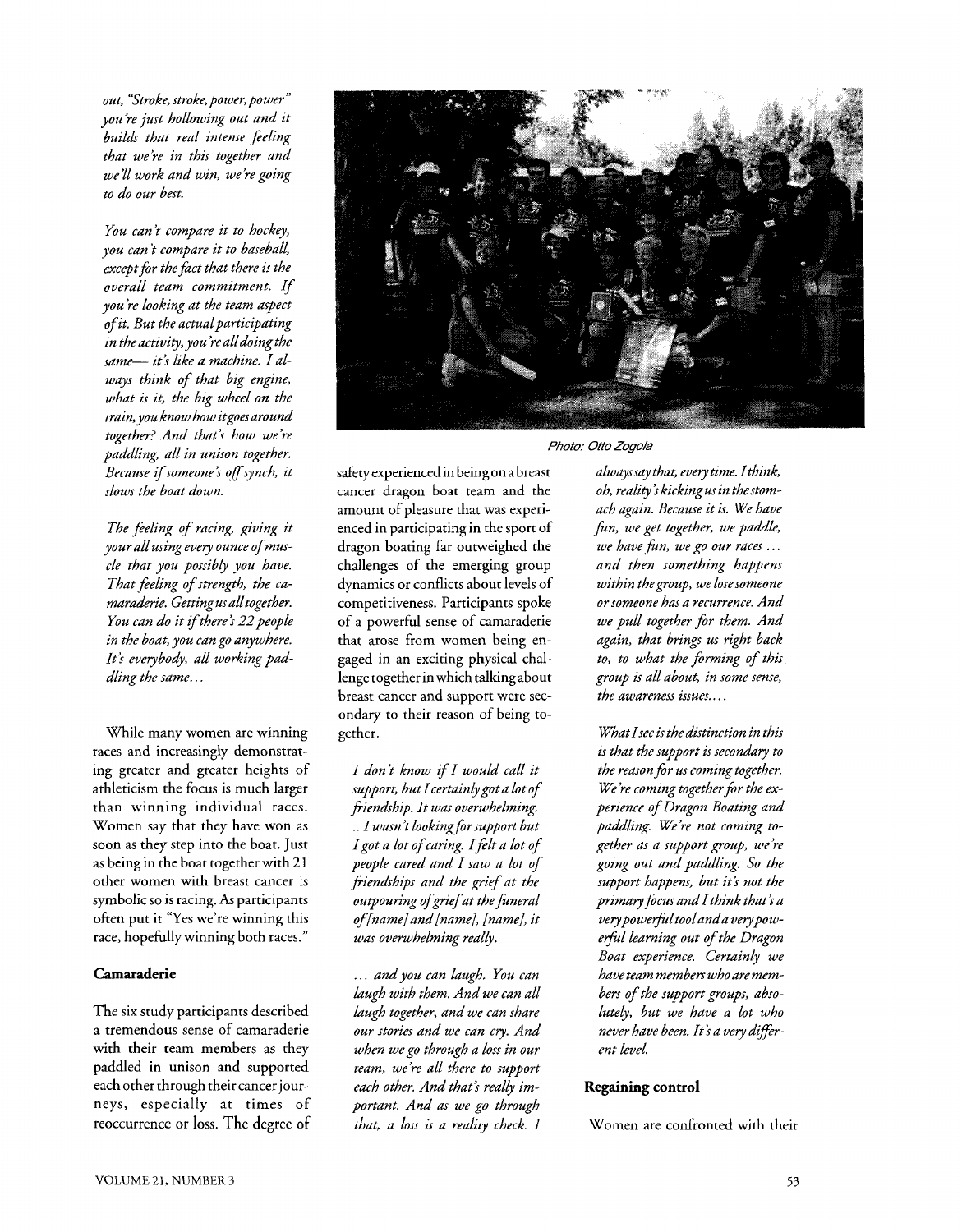mortality and the fear of death when they are diagnosed with breast cancer. They endure harsh treatments, hair loss, extreme levels of fatigue, and other negative physical, emotional, and social side effects. Life is in the shadow of the big "C" that many initially experience as a death sentence. The women often feel that their bodies and their lives are out of their control. Dragon boating provides a positive focus for women, a goal that emphasizes health andvigor, and epitomizes living to the limits. The physical and mental preparation for dragon boating requires discipline, commitment, and a focus on one's self that entails a challenge to the body and spirit that enables women to regain a sense of control once again. **As** the physical training advances and women begin to see the changes in their strength and their health andsee the power ofthe dragon boat team working in unison there is an overall sense of regained power and control.

*Chemo sucks you dry. By the time you 'refinished, you have a shell of your former self: Just the disease,*  all the emotional and psychologi*cal things but physically I was not prepared for that* . . . *So I started running the first of May and started the weights the end ofMay and I went to the support group meeting and they were doing the Dragon Boat thing. They were going toget in shapeandIflt that this was perfect. Everything was falling into place. Then I had a goak I'mgoingtogetstrongso that I could go into this Dragon Boat race..* . *Women are takingcontrol. That? what it was. The cancer I can't control that but this was something I control. I could get stronger and I could be a part of this team. I could paddle in this boat. So it was good.* 

*I lost a lot of energy, Iflt I lost control over my sense of wellbeing.* . . *Andgoing into dragon boating, Ithinkitopeneda lot ofdoors*  *for me in the sense that it made me feel that Icould be strongagain. It empowered me in a way that I've never felt before, in some ways. Maybe because you 're being involvedin agroup, doingthissport, all women, who have all been diagnosedwith breastcancer. And it is a lot of energy, it is demanding, andit? a dtfferentfeeling. It* ? *almost a feeling 05 well it is, I think empowering is probably a good word, because you* feel *like, you can take anything on now, when you're doing that.* . *.dragon boating hasgiven me the opportunity to regain controlin my life, to feelstrong again. To be able to do things, to be able to* feel *that sense of aliveness.* 

#### **Embracing life**

Being confronted with one's own mortality is a critical incident in a woman's life that is often responded to with an increased focus on the self with a changed overall perspective on life and living. For some women there was a sense of living life more fully, more consciously, than they had before their cancer diagnosis.

*When you're faced with something like a life threatening illness, all of a sudden, life becomes so precious to you. You want to live every minute to the fillest. That's me, I'm sort of a crazy. I don* 't *want to have a day that I'm not doing something meaningful to me. That? why I'm job sharing andnot working&lltime because I like work but I don't want that to be my life, I want there to be time to do other things that I enjoy. It? changed me for sure. I've become more mindfil. Ilook for the diamonds and everyday they're there. You become more appreciative of the small things. Doesn* 't *have to be big things, just little things. Sparkle of the sun, the water. The wind in the trees..* . *You sort of wake up.* 

*We've gone through what we've gone through, and look where we are today, we're in boats paddling. And paddling hard and paddling strong. Andfeling alive and feeing that you can do anything, that you can take on the world. It? a real sense of accomplishment.* 

Women are also pushing themselves harder than they ever have physically and mentally in the dual race against the other dragon boats and the empty lane that they call cancer. While paddlers are reaching new heights of physical challenge they are also increasingly attending to the immediate, to the moment, and to the beauty in their environments.

It's just a very, very nice environ*ment. The sunsets are exquisite along there and whether the weather is cold or cloudy or rainy or beautzfil and sunny, it? gorgeous. It? a beautzfil location. You see birds along there, everything about it is lovely.* 

. . . *just going out in the evening and the sunset and the water? so calm and you 're out and you're seeing and you look back in and it? just beautz&l. It* ? *just beauti*  ful seeing the sun going down. *And in the fall, we used to go out in the Humber River and there* ? *a nip in the air and it was on a Sunday morning. It? just beautifil. Some people call it a spiritual experience.* 

#### **Facing the disease**

Women are attracted to the symbols of hope and the image of health and vitality that dragon boating presents. Paddlers are often survivors who do not participate in breast cancer support groups and who do not want to focus on the disease. The breast cancer dragon boat teams emphasize the physical challenges of training and racing as a team rather than directly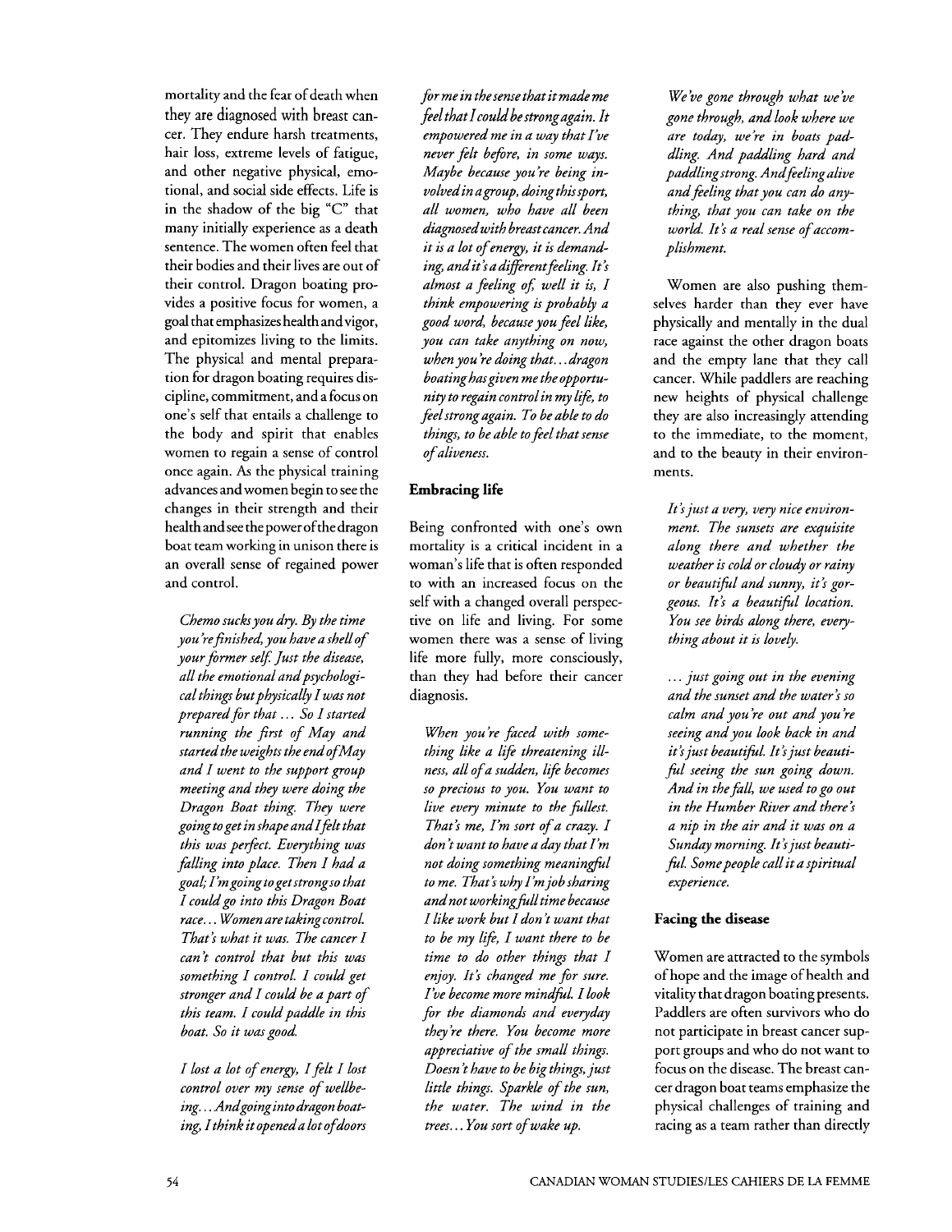talking as a group about their breast cancer experiences. The dragon boaters' positive focus on a shared sport rather than talking about breast cancer, however, indicates neither complacency nor denial about the disease and its impact in their lives. The teams perform a ritual at the end of the Survivors' race in which each team member tosses a flower into the water for those women who are unable to paddle due to current treatment and in commemoration of those women who have lost their lives to breast cancer. While paddlers are ferociously racing against the disease, personally and as a team, reoccurrences do occur and team members do succumb to the disease. When the race is done and the petals are tossed each woman and the team as a whole pause to face the disease.

*And the last race is also the Suwivor Cup. The Breast Cancer Survivor Cup Challenge. And it? all breastcancersuwivor teams. And (sighs] you start to sort of regroup and think, why the reason we're doing what we 're doing, andwhat really is it all about, again..* . *starting the race we allpaddle out with our carnations in hand. Well, Ifind it vey emotional. And like I said, it? really realizing what I've been through. Andyou stop andthink about-you* 're *having*  fun. You know, you're really hav*ing fin but really it stops, stops you in your tracks and says, OK*  it's a reality check here. You've *gone through something quite serious. My mother was also a survivor, so she had breast cancer too, and I think about that as I'm tossing my carnation. Andremembering, you know, those people, team members that we've lost to the disease. Andyou only hope, I only hope, that one dzy that there will be a cure. And that our team won thave to begrowingso much.* 

One individual found facing reoccurrence in and loss of team members overwhelming and decided

to leave her survivor team but to continue dragon boating on a community team. Another participant however found great personal meaning in witnessing and being with women who are teaching her a great deal about both living and dying with cancer.

#### **Having fun**

Despite the physical and emotional challenges of participating in a breast cancer dragon boat team, fun was the most central aspect of the participants' experience. Fun was emphatically described by all participants in terms of the mechanics of the sport itself, being in the company ofwomen who share a common experience, the humour and bawdy insider jokes, the excitement, pride, satisfaction and thrill of the races, and the pleasure of being outside on the water.

*If I were to describe my personal reaction to Dragon Boatingin the first season, it was with a reminder of the fun of playing on the water.* . *.It was relearning what*  fun that is. That was sort of per*sonal for me, as a personal gain out of all of it was the fin of it.. .For me, that's thefin part of it, so there? sort of the pleasure of the environment and the activity and the enjoyment that people get out ofit. Thatjustgoes alltogether into the pot of having fin. I just find as an adult, we don t make a lot ofopportunitiesfor ourselves to have fin* . . .

*But it's fun, I mean it really is fun. For example, I think I would have died and wanted to crawl intoa holein theground...* .. *Three years ago ifsomeonesaid to me, all right, (name) "hooters to the hulLf* " *(laughter?/ You know?Iwould've just thought, how are you saying that? But those are things that come out, and that we can laugh about. And so you can take the seriousness really, and we're not*  . . . *(but) you can take the serious-* *ness of the disease and overlook it and sort of look for humor in certain things that we've been through this, we know..* . *we talk about.* . . *like they 'hay, hooters to the hull, you know, putyour best breast forward. Or things like that. And we can Inugh.* 

#### **Being focused and moving on**

Women became so focused on getting in shape, on the challenge and fun of paddling, that breast cancer began to recede into the background of their lives. Dragon boating is a new and positive focus within a physical and social environment that increasingly enables women to focus on life and living rather than breast cancer. The women benefit from no longer focusing on the fear of premature death, though this may still be a reality for some team members, no longer focusing on treatment related losses, the breasts, hair, fertility, or other cancer related losses in their lives. Instead women increasingly focus on the present, on their physical strength, on their emotional and physical wellness, on pushing limits and being all that they can be. There is an admirable focus on the present, on an increased sense of being in the moment, of moving on from the weightiness of the cancer experience to an enhanced sense of "mindful" living and aliveness.

*But from the beginning, it's just, all I wanted to do was get in the boat andpaddle. And when Idid, eveything else was left outside. I never focused on anything else. I never and I liked that feeling. I liked the feeling that when I went topaddle down in the water Ileft all my worries behind. Ifocused on the moment, and it waspaddling in the boat with these women. And I liked that feeling.* 

. . . *the dragon boating has helped me get over worrying about whether I'm going to have lymphodema or not. You know,*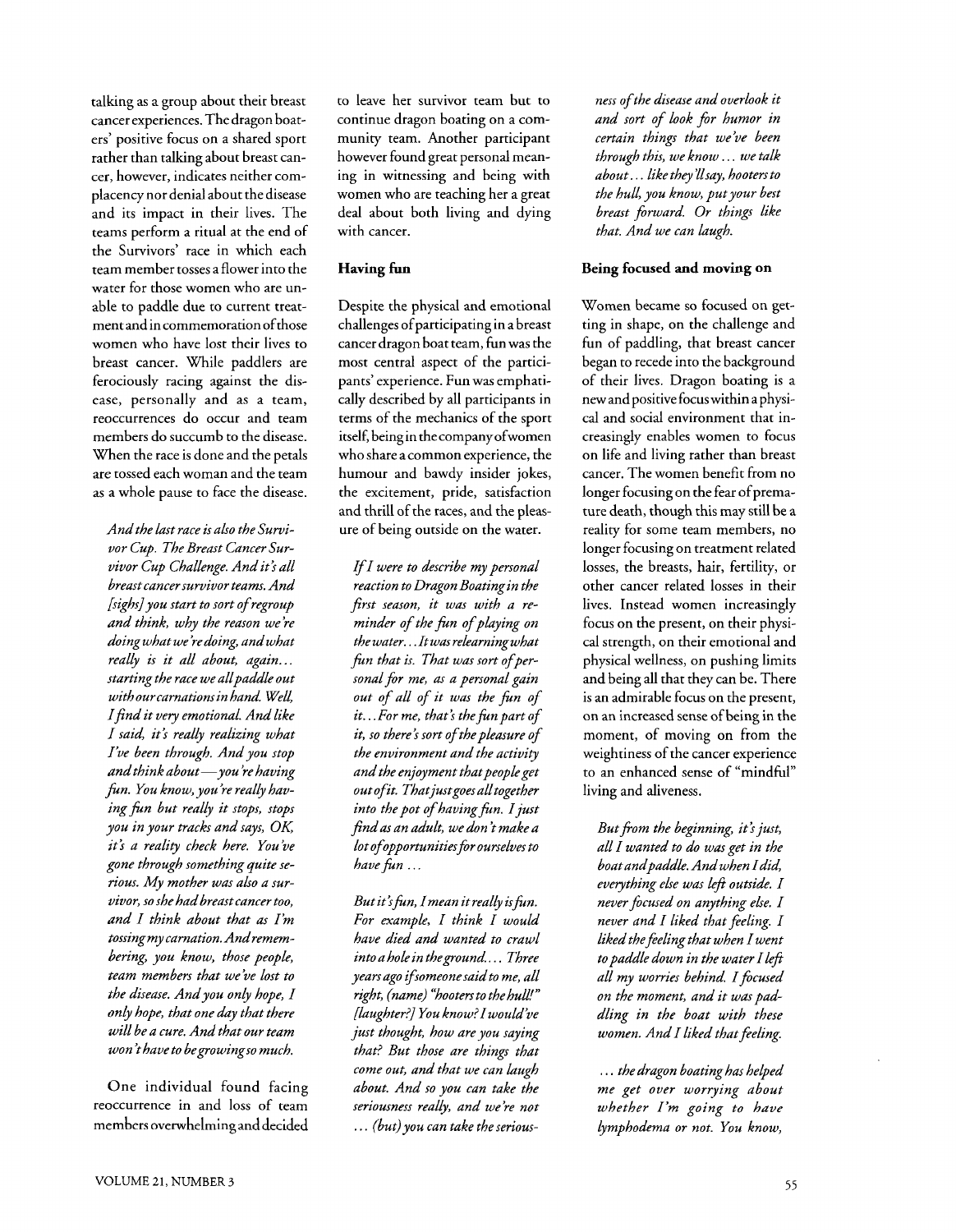*worrying dbout what? going to happen, because* **I've** *had little side efects, with my arm. And so it? helped me move on, say, OK; deal with it, you've got to deal with it. But don t quit because of it. Don 'tsay, oh, because my arm* ? *bothering me or hurting, you're going to stop paddling. Just keep going. And I think that that it helpsyou to say, you can do it. You can be strong. Itgives you, itgives me such great satisfction, to be involved and be a part of it.* 

#### **Discussion**

Despite a variety of personal circumstances of the study's participants there were notably no discernible differences in the participants' experiences of, or responses to, dragon boating. Half of the participants in this study live in Toronto and are not members of breast cancer support groups. The other half live in the northern community of Thunder Bay where they were all a part of a survivors' support group. The participants were in very different places in their cancer journeys, being from three years to twenty-seven years post diagnosis, ranged from 43 to 75 years in age, and were in varying life circumstances in terms of work and family. All of the participants, regardless of age, years since diagnosis, or life circumstance, talked about the meaning and importance of dragon boating in their lives. The individual who left her team to paddle with a community team was particularly emphatic about the positive impact of dragon boating in her life as a survivor of breast cancer. All of the participants spoke of increased physical and emotional health, and a sense of aliveness, of living life to the limits.

**As** a team sport, dragon boating, has inherent in its structure and processes some important variables that have in other circumstances been shown to mitigate cancer related dis- tress. In particular, dragon boating provides exercise, social support, and a sense of increased control. There is considerable evidence that exercise in general has a positive impact on the healthstatus ofwomen with breast cancer. Several studies have demonstrated that exercise improves women's functional status after breast cancer (Macvicar, Winningham and Nickel) as well as their quality of life (Young-McCaughan and Sexton; Mock *et al.).* Social support and emotional expression, both integral to the breast cancer dragon boat experience, have been shown to mediate many of the negative psychosocial aspects of breast cancer such as anxiety, denial, anger, depression, and altered self-image (Oktay); (Spiegel, Sephton, Terr, and Stites); (Classen and Butler).

Dragon boating as a team sport provides survivors with a community of women with an unspoken knowing. The comfort and safety that comes from the camaraderie of women who are "all in the same boat" combined with physical training and challenge provides promise as a powerful antidote to the sense of loss and difference, lack of control and fear, that often follows a diagno- sis of breast cancer. For the women I interviewed the balance of Facing the Disease and Embracing Life was clearly positive. Dragon boating is fun and inspiring, it fills participants, their family members, and spectators with hope. For some facing the possibility of reoccurrence and death has promoted an integration of their beliefs and feelings about death. This in turn produced a freeing up, a letting go, that has enabled them to live more in the moment and to understand that living is dying, and that very few of us choose our time of death. There was an increased honouring of the dignity in living in the moment and entering a journey of learning how to embrace both life and death to the fullest.

*You 've got a lot of women who have come through a life-threatening experience..* . *It? an invasion in your body, it's, you know,* 

*there* **j** *all those things. And these women get together and we hdve this commonality, this common thing that? happened to us in our lives. Overlooking it, or sort of putting that now to the side and saying, OK; we 're all here for the same reason let? do what we have to do but let? make the best of it and let? have fin. And so it?*  building friendships and cama*raderie. And the whole aspect of sportsmanship on a team, and being involved in these dynamics, it? [laughs] an experience. But it?fin, I mean it really is fin.* 

Dragon boating will not ensure that there will not be a reoccurrence, it will not necessarily contribute to increased length of survivorship; however, it has for this small sample of women, increased their sense of wellbeing and enhanced their quality of life.

#### **Conclusion**

This pilot study is the first study on the psychosocial impact of dragon boating on women with breast cancer and therefore adds considerably to the limited understanding of mechanisms of psychosocial support for women living with breast cancer. The study indicates that dragon boating as a team sport provides hope and focus and enables women to move beyond the spectre of breast cancer not only to survive but to increase their sense of well-being and to enhance their lives. The unique nature of support as a secondary outcome of participation in a dragon boat team is poorly understood and will need further investigation. Given the small number of research participants and their specific roles as participant/ advisors, further investigation of the findings of psychosocial impact is needed with a larger sample ofdragon boaters. The increasing popularity of dragon boating suggests that this team sport is already perceived as a promising vehicle for enhancing the quality of women's lives after a diag